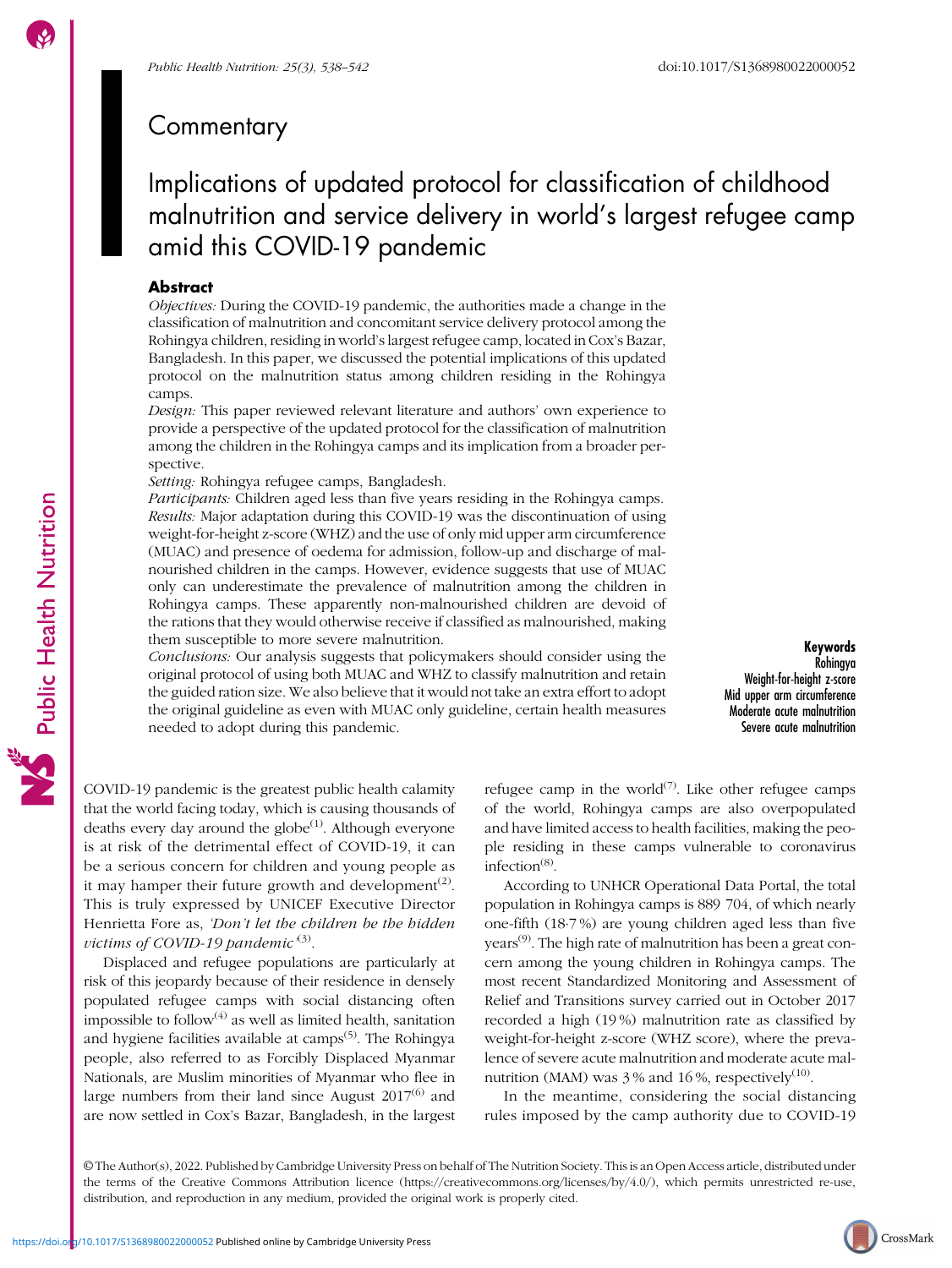pandemic, Refugee Relief and Repatriation Commissioner and agreement among the technical advisors of three UN agencies (UNHCR, UNICEF and WFP) $(11)$  $(11)$  $(11)$ , the nutrition sector redefined the classification of malnutrition of the children and related safety measures and service delivery protocols $^{(11,12)}$  $^{(11,12)}$  $^{(11,12)}$ . In this paper, we discussed the implications of this new protocol on overall malnutrition status among the young children in Rohingya camps amid this COVID-19 pandemic.

# Adaptation in nutrition service delivery during the COVID-19 pandemic situation

Nutrition sector is coordinating and administrating emergency nutrition response since the beginning of the humanitarian crisis in Cox's Bazar. At present, nutrition service is being provided from forty-six integrated nutrition facilities in thirty-four camps. One-stop-shop approach was taken to ensure access of all nutrition-related services from one place, including outpatient therapeutic programme, therapeutic supplementary feeding programme and blanket supplementary feeding programme.<sup>[\(11\)](#page-3-0)</sup> Before the COVID-19 pandemic, admission and discharge criteria and other services were conducted according to the National Guidelines for Community Based Management of Acute Malnutrition. Ready to use therapeutic food was provided based on weight during every weekly visit in outpatient therapeutic programs, while children are provided with one sachet of ready to use supplementary food in each 14 d according to the therapeutic supplementary feeding programme protocol $(13)$  $(13)$  $(13)$ . The detail admission and discharge criteria are presented in Table [1](#page-2-0).

As part of the COVID-19 response management, the protocol for nutrition programs delivered in the camps was reviewed to identify potential source of coronavirus infection resulted through program implementation. In line with this, UNICEF Global Nutrition Cluster and Global Technical Assistance Mechanism for Nutrition proposed to avoid using weight-for-height z-scores (WHZ) for diagnosis of severe malnutrition on 27 March 2020 because it has the potential to spread contamination during height and weight measurement. Concomitantly, with the guidance of technical advisors of all three UN institutions at headquarters, regional and national levels, and in line with international recommendations, the Nutrition Sector agreed to use only mid upper arm circumference (MUAC) and oedema for testing, admission, tracking and discharge of children aged 6–59 months in all Community Based Management of Acute Malnutrition programs within the camps. Moreover, local decision was made by Nutrition Sector partners to raise the standard of MUAC, influenced by the results of the Cox's Bazar Standardized Monitoring and Assessment of Relief and Transitions general survey, which showed poor agreement between MUAC and WHZ, and other children with MUAC up to 135 mm were identified as malnourished using WHZ. To ensure that no children were missed, the final MUAC cut-off was agreed to be  $\lt$  120 mm for outpatient therapeutic program and  $\geq$  120 mm and < 130 mm for targeted child feeding programs. Therefore, the major adaptation during this COVID-19 was the discontinuation of using weight scales and height board and use of only MUAC and presence of oedema for admission, follow up and discharge in all Community Based Management of Acute Malnutrition programming in both makeshift and registered camps $(11,12)$  $(11,12)$  (Table [2](#page-2-0)). The ration protocol was changed for outpatient therapeutic programme to biweekly from weekly and biweekly to monthly for therapeutic supplementary feeding programme. The ration protocol was also changed to 2 Ready to use therapeutic food per day for 6–23-month aged children and 3 Ready to use therapeutic food per day for 6–59-month aged children<sup> $(12)$  $(12)$  $(12)$ </sup>. Moreover, capacity-building initiative of mothers and caregivers known as 'Mother-led MUAC' was undertaken so that caregivers can measure their children independently $(12)$ .

### Implications of changes in broader perspective

The concordance between WHZ and MUAC for assessing malnutrition depends on several factors and varies between countries and regions, and the use of one criterion can both underestimate and overestimate the prevalence of malnutrition. It is recommended for the countries of Southern Asia, and The SAHEL region (spread between Sahara Desert to the north and tropical savannas to the south) to maintain WHZ criteria for assessing malnutri-tion<sup>[\(14\)](#page-3-0)</sup>. A recent study<sup>[\(15\)](#page-3-0)</sup> carried out in twelve districts of Bangladesh also shows the dis-concordance between MUAC and WHZ and suggests increasing cut-off of the MUAC criteria to increase the chance of covering the malnourishment classified by WHZ. However, it comes with the inclusion of non-wasted children and MAM children in severe acute malnutrition treatment program $(15)$  $(15)$  $(15)$ . According to the Standardized Monitoring and Assessment of Relief and Transitions survey final report of round 4, the Global Acute Malnutrition (GAM) rate by WHZ was 10·9 %, 13·3 % and 12·1 %, respectively, which was only 4·9 %, 2·7 % and 2·2 % respectively by MUAC only, and the combined GAM rate by WHZ and MUAC was 12·2 %, 13·6 % and 12·1 %, respectively, in Rohingya camps<sup>[\(10\)](#page-3-0)</sup>. This suggests that the prevalence of GAM by WHZ and combined WHZ and MUAC concordance far better than MUAC only. Other studies carried out in similar setting also support this finding<sup> $(16,17)$  $(16,17)$  $(16,17)$  $(16,17)$ </sup>. Therefore, it is obvious that many of the children in camps who are not being classified as malnourished according to the MUAC only criteria would have been categorised as malnourished if they are assessed according to the recommended WHZ or combined WHZ and MUAC criteria. It is a great concern that these apparently non-malnourished children are devoid of the rations that they would otherwise receive if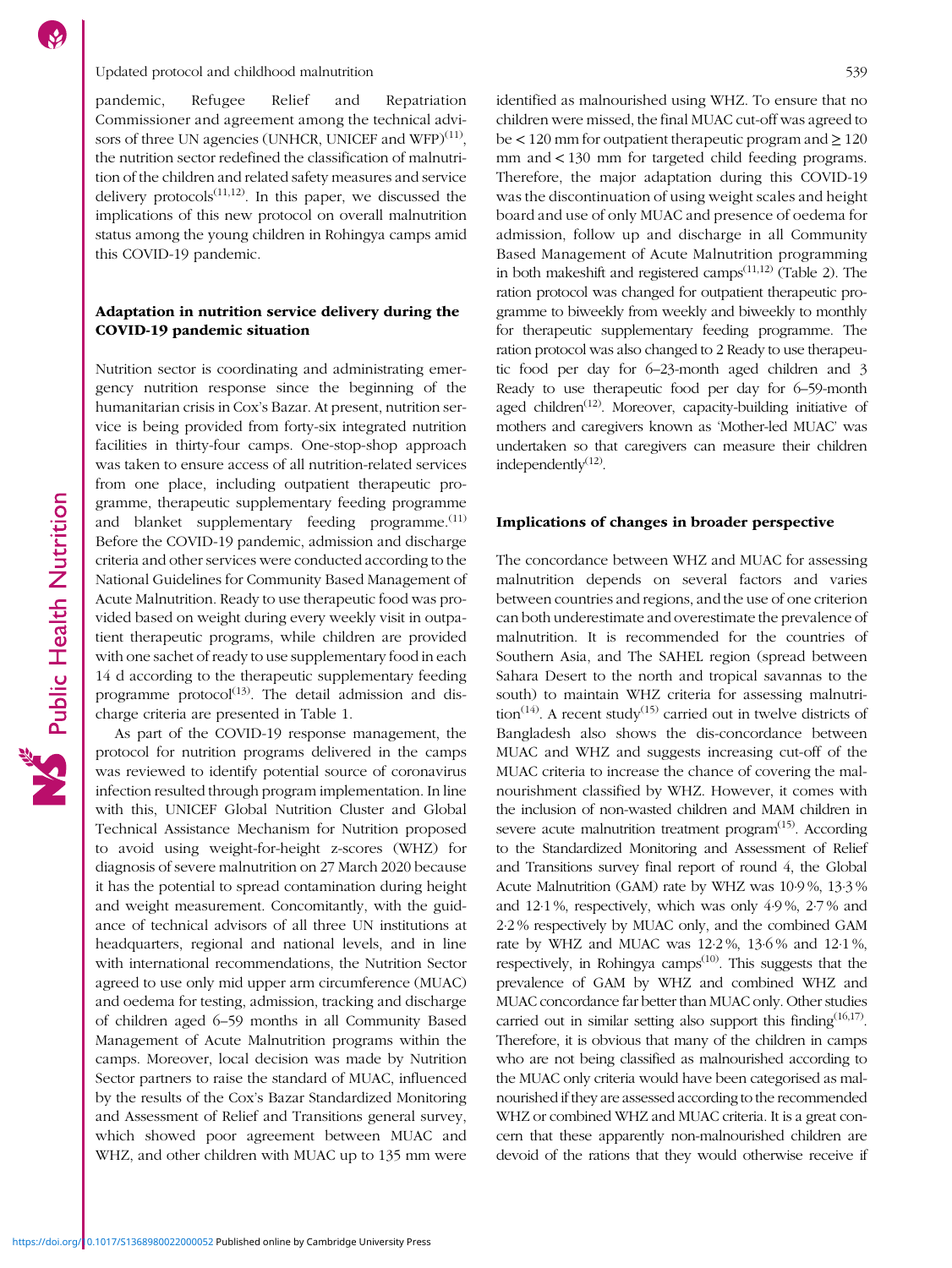<span id="page-2-0"></span>

| Situation                           | Admission criteria for OTP                                                                                                                                                                                        | Discharge criteria for OTP                                                                                                                                                                                                                                                                                     |
|-------------------------------------|-------------------------------------------------------------------------------------------------------------------------------------------------------------------------------------------------------------------|----------------------------------------------------------------------------------------------------------------------------------------------------------------------------------------------------------------------------------------------------------------------------------------------------------------|
| 6-59-months<br>aged SAM<br>children | Bilateral oedema: $+/+$ or<br>WHZ $<-3$ Z score and /or MUAC $< 11.5$ cm and presence<br>of appetite and absence of medical complications as per<br>National CMAM/IMCI Protocol                                   | No bilateral oedema or resolving oedema<br>For those admitted based on $WHZ > -3$ Z score and/or for<br>those admitted based on MUAC, MUAC $\geq$ 11.5 cm and<br>presence of appetite and absence of medical complica-<br>tions as per National CMAM/IMCI Protocol for consecu-<br>tive visits since admission |
| 6–59-month<br>aged MAM<br>children  | WHZ $<-2SD$ to $\geq -3SD$ and/or MUAC: 11.5 cm $-12.4$ cm<br>and without medical complications, as per national<br>Integrated Management of Childhood Illness (IMCI) proto-<br>col and absence bilateral oedema. | For those admitted based on $WHZ > -2$ Z score for 2 con-<br>secutive visits or for those admitted based on MUAC.<br>MUAC greater than or equal to 12.5 cm for consecutive<br>visits since admission                                                                                                           |

CMAM, community-based management of acute malnutrition; IMCI, integrated management of childhood illness; MAM, moderate acute malnutrition; SAM, severe acute malnutrition; MUAC, mid upper arm circumference; WHZ, weight for height z-score.

Table 2 Updated admission criteria during COVID-19<sup>([12\)](#page-3-0)</sup>

|       |                                   | OTP                                                           | TSFP                         |
|-------|-----------------------------------|---------------------------------------------------------------|------------------------------|
| sions | New admis- Admission criteria for | SAM without medical complications children $<$ 12.0 cm and/or | MAM child children MUAC 12.0 |
|       | new cases                         | $grade + or grade ++ oedema$                                  | cm < 13.0 cm                 |

OTP, outpatient therapeutic programme; TSIP, therapeutic supplementary feeding programme; SAM, severe acute malnutrition; MAM, moderate acute malnutrition; MUAC, mid upper arm circumference.

classified as malnourished, making them susceptible to more severe malnutrition.

Moreover, due to the changed ration protocol, the frequency of visiting integrated facilities has been reduced. For example, previously, the severe acute malnutrition children were visited in the facility four times in a month on 7 d interval and MAM children twice in a month on 14 d interval. Due to changed protocol, now the severe acute malnutrition children are visited twice in a month on 14 d interval and MAM children once in a month on 28 d interval. Authors' own experience from the field suggests that this has led to an increased length of stay that might result in delayed rehabilitation of the children. Furthermore, this low frequency of visits at the facility has limited the monitoring at field level, which might have an effect on programme performance. However, average weight gain and growth monitoring promotion are also being suspended due to MUAC only plus oedema criteria. But both are important indicators for monitoring growth and nutritional status, particularly among older children aged 24–59 months, among whom change of MUAC is less prominent than change of weight compared with those of younger children aged 6–23 months.

#### Way forward

Based on the earlier discussion, we believe that it is important that the policymakers immediately consider using the original protocol of using both MUAC and WHZ and ration size after ensuring coronavirus infection control and other necessary arrangements for services delivery amid this pandemic. This would help reduce the risk of underestimating the actual prevalence of malnutrition that may result using MUAC only criteria. It is also important to note that even for

the measurement of MUAC, certain health measures need to be taken during this COVID-19 pandemic and therefore, we believe, it is possible to go back to the original guideline with limited extra effort. From authors' own direct field observation and experience, it was also obvious that replacing the original protocol in the real-world implementation will not incur an extra cost, time, and resources as the institutional arrangements to implement the original protocol is already in place in the field. We also found instances where both WHZ and MUAC have been used in refugee camps amid this pandemic. For example, in the refugee camps of Sudan, the authorities continued to use both measures (MUAC and Z scores and bilateral pitting oedema) for admission of Community Based Management of Acute Malnutrition in case of without any restrictions in popula-tion mobility (night curfew)<sup>[\(18\)](#page-4-0)</sup>. Likewise, at the therapeutic feeding centre of the refugee settlements of Yemen, where all the infection, prevention and control material and PPE are available for safe nutritional assessment, WHZ and oedema are assessed, and treatment is provided according to the national protocol<sup>([19](#page-4-0))</sup>. In refugee camps of Uganda, extended MUAC thresholds of 12·0 cm to 13·0 cm are considered 'at risk' for admission, and after admission, weight is taken to calculate ration size $^{(20)}$  $^{(20)}$  $^{(20)}$ .

#### Conclusion

It is conspicuous from the above discussion that MUAConly protocol adopted for classifying malnutrition during this pandemic can underestimate the prevalence of malnutrition among young children in Rohingya refugee camps, along with other service-level changes that occurred during this pandemic further exacerbate the malnutrition condition

Public Health Nutrition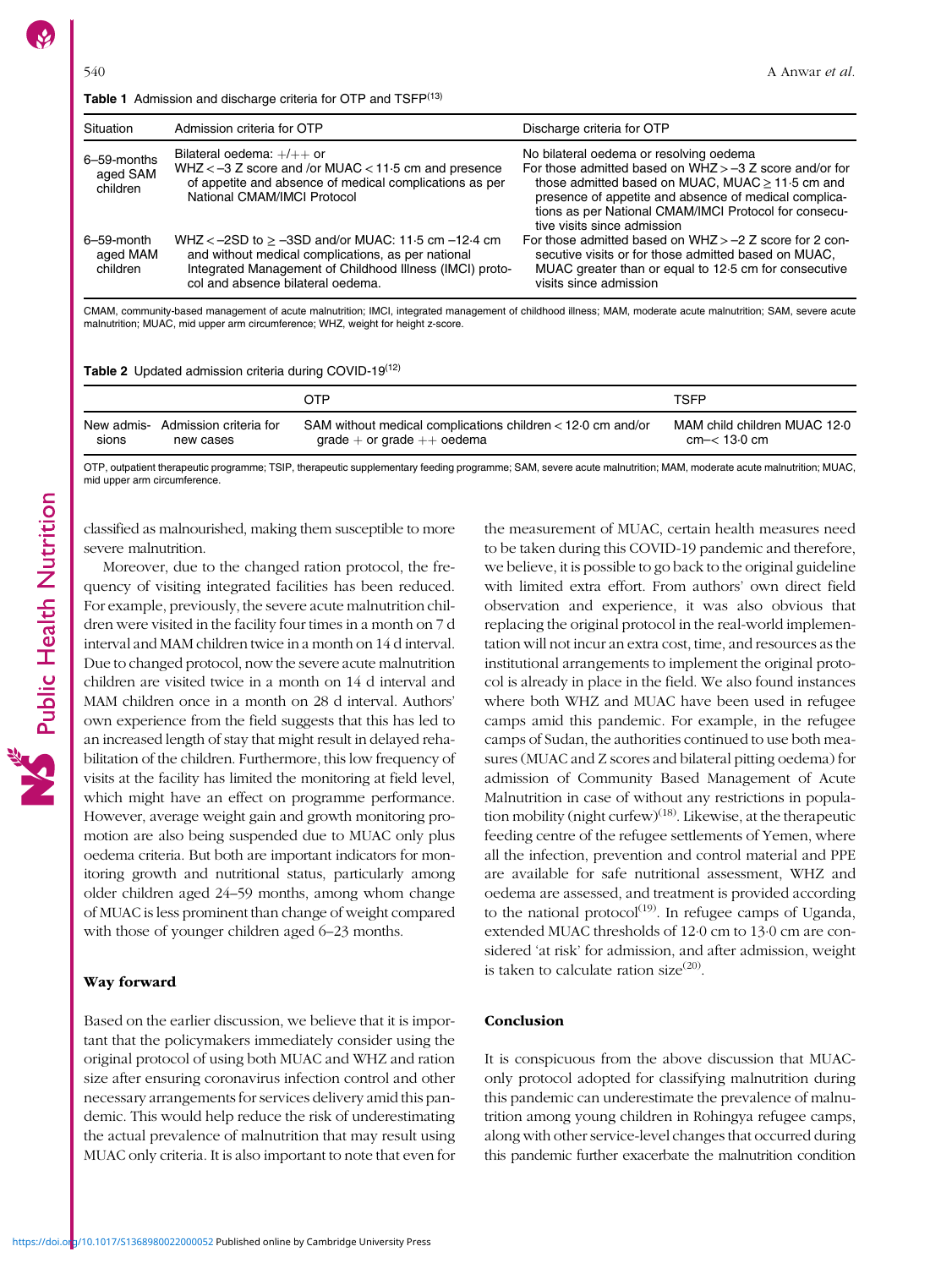# <span id="page-3-0"></span>Updated protocol and childhood malnutrition 541

of the children in camps. We propose that policymakers and public health practitioners immediately consider adopting the previous guidelines of classifying malnutrition and revise the service delivery modality by considering COVID-19 issue to make it more streamlined and prevent large-scale malnutrition among children in camps. It is also recommended to conduct a study to determine an appropriate cut-off point for child MUAC in the Rohingya camps.

## Acknowledgements

Public Health Nutrition

Acknowledgements: None to acknowledge. Financial support: This research was not funded. Conflict of interest: Authors have no conflict of interest to disclose. Authorship: A.A. and S.K.M. conceived and designed the study. A.A., P.K.M., U.N.Y., A.A.S. and A.A.R. contributed to writing the first draft of the manuscript. S.K.M. extensively worked on the manuscript draft and thoroughly revised to finalise. All authors read and approved the final manuscript. Ethics of human subject participation: Not applicable.

Afsana Anwar<sup>1</sup>, Probal Kumar Mondal<sup>1</sup>,<br>Uday Narayan Yadav<sup>2,3,4</sup>, Abu Ahmed Shamim<sup>5</sup>,<br>Abu Ansar Md. Rizwan<sup>1</sup> and Sabuj Kanti Mistry<sup>4,5,6,7,</sup>\*

<sup>1</sup>Health and Nutrition, Social Assistance & Rehabilitation for the Physically Vulnerable (SARPV), Cox's Bazar, Bangladesh

<sup>2</sup>National Centre for Epidemiology and Population Health, Research School of Population Health, The Australian National University, Canberra, ACT, Australia

> <sup>3</sup>Center for Research Policy and Implementation, Biratnagar, Nepal

> > <sup>4</sup>Centre for Primary Health Care and Equity, University of New South Wales, Sydney, NSW 2052, Australia

5 BRAC James P Grant School of Public Health, BRAC Univesity, Dhaka 1213, Bangladesh

6 ARCED Foundation, 13/1, Pallabi, Mirpur-12, Dhaka, Bangladesh

> 7 Department of Public Health, Daffodil International University, Dhaka 1207, Bangladesh

\*Corresponding author: Email [smitra411@gmail.com](mailto:smitra411@gmail.com)

# References

- 1. Mallah SI, Ghorab OK, Al-Salmi S et al. (2021) COVID-19: breaking down a global health crisis. Ann Clin Microbiol Antimicrobial 20, 1–36.
- 2. de Araújo LA, Veloso CF, de Campos Souza M et al. (2020) The potential impact of the COVID-19 pandemic on child growth and development: a systematic review. J Pediatr 97, 369–377.
- 3. UNICEF (2021) Don't Let Children be the Hidden Victims of COVID-19 Pandemic. [https://www.unicef.org/press-releases/](https://www.unicef.org/press-releases/dont-let-children-be-hidden-victims-covid-19-pandemic) [dont-let-children-be-hidden-victims-covid-19-pandemic](https://www.unicef.org/press-releases/dont-let-children-be-hidden-victims-covid-19-pandemic) (accessed August 2021).
- 4. Refugees International (2020) Covid-19 and the Displaced: Addressing the Threat of the Novel Coronavirus in Humanitarian Emergencies. [https://www.refugeesinternational.org/](https://www.refugeesinternational.org/reports/2020/3/29/covid-19-and-the-displaced-addressing-the-threat-of-the-novel-coronavirus-in-humanitarian-emergencies) [reports/2020/3/29/covid-19-and-the-displaced-addressing-the](https://www.refugeesinternational.org/reports/2020/3/29/covid-19-and-the-displaced-addressing-the-threat-of-the-novel-coronavirus-in-humanitarian-emergencies)[threat-of-the-novel-coronavirus-in-humanitarian-emergencies](https://www.refugeesinternational.org/reports/2020/3/29/covid-19-and-the-displaced-addressing-the-threat-of-the-novel-coronavirus-in-humanitarian-emergencies) (accessed November 2020).
- 5. UNHCR (2020) Coronavirus Outbreak. [https://www.unhcr.](https://www.unhcr.org/en-us/coronavirus-covid-19.html) [org/en-us/coronavirus-covid-19.html](https://www.unhcr.org/en-us/coronavirus-covid-19.html) (accessed October 2020).
- 6. BBC (2020) Myanmar Rohingya: What you Need to Know about the Crisis. [https://www.bbc.com/news/world-asia-](https://www.bbc.com/news/world-asia-41566561)[41566561](https://www.bbc.com/news/world-asia-41566561) (accessed October 2020).
- 7. reliefweb (2018) The Rohingya Amongst Us': Bangladeshi Perspectives on the Rohingya Crisis Survey. [https://reliefweb.](https://reliefweb.int/report/bangladesh/rohingya-amongst-us-bangladeshi-perspectives-rohingya-crisis-survey) [int/report/bangladesh/rohingya-amongst-us-bangladeshi](https://reliefweb.int/report/bangladesh/rohingya-amongst-us-bangladeshi-perspectives-rohingya-crisis-survey)[perspectives-rohingya-crisis-survey](https://reliefweb.int/report/bangladesh/rohingya-amongst-us-bangladeshi-perspectives-rohingya-crisis-survey) (accessed October 2020).
- 8. Vision W (2020) Rohingya Refugee Response COVID-19 Report: World Vision Bangladesh [https://www.wvi.org/](https://www.wvi.org/publications/report/world-vision-rohingya-refugee-response/rohingya-refugee-response-covid-19) [publications/report/world-vision-rohingya-refugee-response/](https://www.wvi.org/publications/report/world-vision-rohingya-refugee-response/rohingya-refugee-response-covid-19) [rohingya-refugee-response-covid-19](https://www.wvi.org/publications/report/world-vision-rohingya-refugee-response/rohingya-refugee-response-covid-19) (accessed October 2020).
- 9. UNHCR (2021) Operational Data Portal. [https://data2.unhcr.](https://data2.unhcr.org/en/situations/myanmar_refugees) [org/en/situations/myanmar\\_refugees](https://data2.unhcr.org/en/situations/myanmar_refugees) (accessed August 2021).
- 10. Action Against Hunger (2019) Emergency Nutrition Assessment Final Report Nayapara & Kutupalong Registered Rohingya Refugee Camps and Makeshift Settlements. Cox's Bazar: Action Against Hunger.
- 11. Rahimov B, Singh K & Mustaphi P (2020) Integrating screening for acute malnutrition into the vitamin A supplementation campaign in the Rohingya camps during the COVID-19 pandemic. Field Exch 63, 61.
- 12. Dube T, Koech MC, Mustaphi P et al. (2020) Adaptations to CMAM programming in Cox's Bazar in the context of the COVID-19 pandemic. Field Exch 63, 57
- 13. National Nutrition Service (2017) National Guidelines for the Facility-based Management of Children with Severe Acute Malnutrition in Bangladesh, July 2017. Dhaka: Ministry of Health and Family Welfare, Government of the People's republic of Bangladesh.
- 14. Grellety E & Golden MH (2016) Weight-for-height and midupper-arm circumference should be used independently to diagnose acute malnutrition: policy implications. BMC Nutr 2, 1–17.
- 15. Miah ML, Rahman MK, Alim MA et al. (2020) Concordance between weight-for-height z-score (WHZ) and mid-upper arm circumference (MUAC) for the detection of wasting among children in Bangladesh host communities. Field Exch **63**, 81.
- 16. Wieringa FT, Gauthier L, Greffeuille V et al. (2018) Identification of acute malnutrition in children in Cambodia requires both mid upper arm circumference and weight-for-height to offset gender bias of each indicator. Nutrients 10, 786.
- 17. Dukhi N, Sartorius B & Taylor M (2017) Mid-upper arm circumference (MUAC) performance v. weight for height in South African children (0–59 months) with acute malnutrition. South Afr J Clin Nutr 30, 49-54.